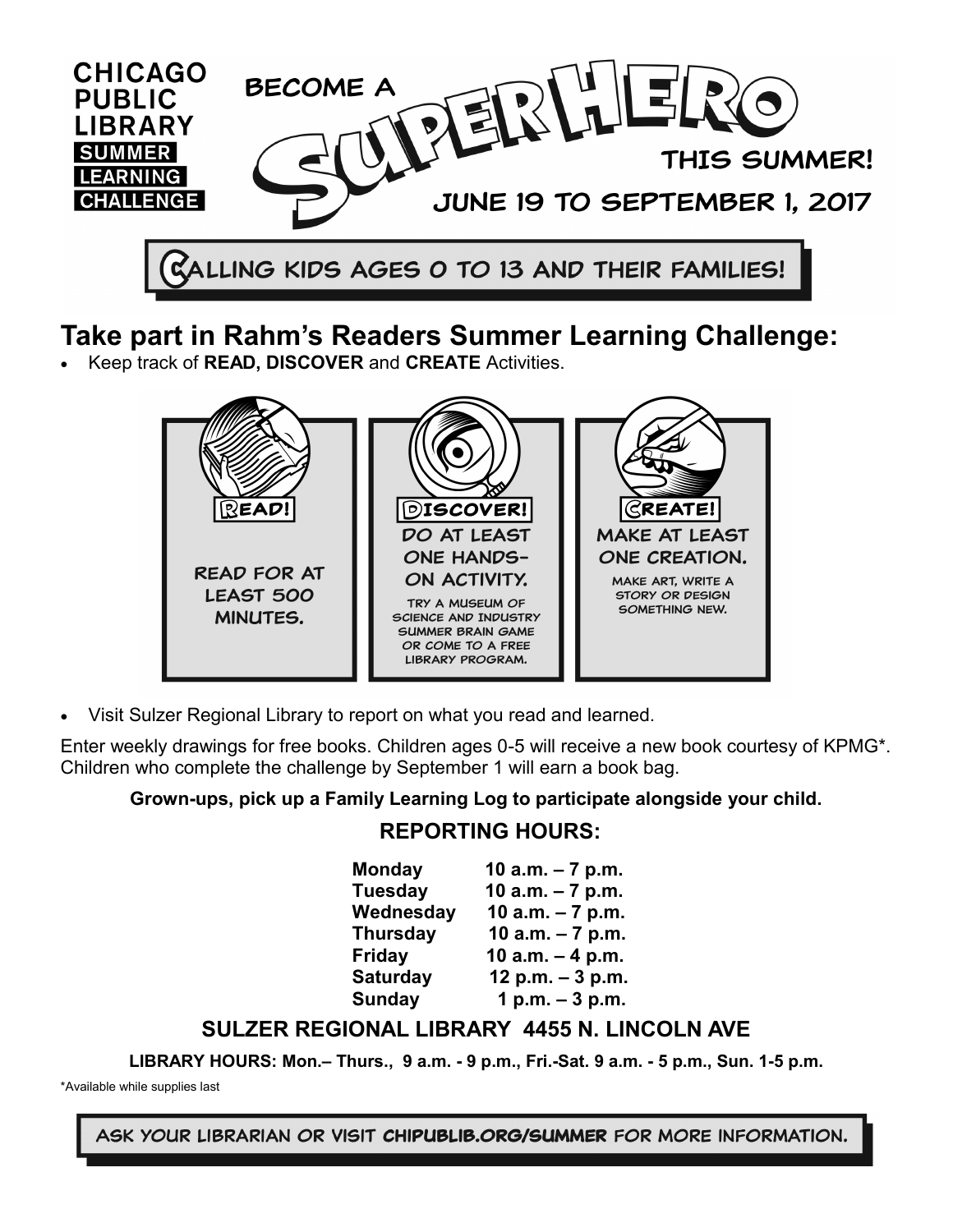## **Ongoing Summer Events for Super Explorers at Sulzer Regional Library**

## **EARLY CHILDHOOD**

### **LITTLE SUPER HEROES STORY TIME**

Drop in for stories, songs, and super fun! **Tuesdays from 10-10:30am June 27-Aug. 29 (except July 4th) Kids 0-4 years**

#### **SPANISH STORY TIME**

Drop in for stories, songs, and super fun all in Spanish! **Wednesdays, July 5, 12, 26, Aug. 2, 9 0-2 years: 9:30-10:00am 3-5 years: 10:15-10:45am Online Registration Required**

## **TOTS DROP IN PLAY GROUP**

Open ended play and activities for little ones. **Alternating Fridays from 10-11am June 23, July 7, 21, Aug. 4, 18, Sept. 1 Kids 0-4 years No registration required but group is limited to 30 kids**

### **STORY TIME DANCE**

Listen and explore story characters through movement. **Alternating Fridays from 10-10:45am June 30, July 14, 28, Aug. 11, 25 Kids 0-5 years Online Registration Required**

#### **DESIGN DANCE**

Listen and interpret favorite stories through dance and music. **Saturdays, July 8, 22, 29 from 10-11am**

**Saturday, July 15 from 2-3pm Kids 3-5 years Online Registration Required**

#### **SILLY SINGING STORY TIME**

Drop in for silly songs, rhymes, and stories. **Wednesdays, July 19 and Aug. 16 at 3:30pm Tuesdays, July 25 and Aug. 8 at 6:30pm Kids 0-5 years**

## **FAMILY FUN**

**SUPER EXPLORER FAMILY CHALLENGE** A fun STEAM challenge for the whole family. **Mondays, June 26-August 28 from 4-5pm Kids 5 and older and their families Online Registration Required**

## **SCHOOL AGE KIDS**

#### **CRAFTY CORNER**

Drop in each week to make a craft. **Fridays from 2-4pm June 23- Sept. 1 Kids 5 years and older**

#### **SUPER EXPLORER THEATER GAMES**

Play fun theater games to improve memory, concentration and social skills. **Wednesdays from 4-5pm June 28- Aug. 30 Kids 7 years and older Online Registration Required**

#### **BOOK BUDDIES DROP IN**

Drop in to read or play literacy games with a volunteer. **Thursdays from 4-5pm June 29- Aug. 31 Kids 5-8 years old**

## **BUILDING WITH LEGOS CLUB**

Get creative and build what you design. Legos provided. *This program is supported by the Museum of Science and Industry, in celebration of their LEGO exhibit, Brick by Brick***. Thursdays from 4-5pm June 29- Aug. 31 Kids 6-10 years Limited to first 15 participants each meeting**

## **MIDDLE GRADERS ONLY**

#### **YOU ARE A SUPER HERO! MIDDLE GRADE ART WORKSHOP**

Discover your own super powers then design and create your own super hero costume out of duct tape. Series of 4 meetings. **Tuesdays, June 27, July 11, 18, 25 from 7-8pm Kids 10 and older Online Registration Required**

## **MIDDLE GRADE BOOK CLUB**

Stop in the children's department for the latest title and join us for a lively discussion. **Last Wednesday of the Month at 6:30pm June 28, July 26, August 30 Kids 10 and older Online Registration Required**

In partnership with



City of Chicago • Chicago Public Schools • Chicago Park District • Art Institute of Chicago • Bernie's Book Bank